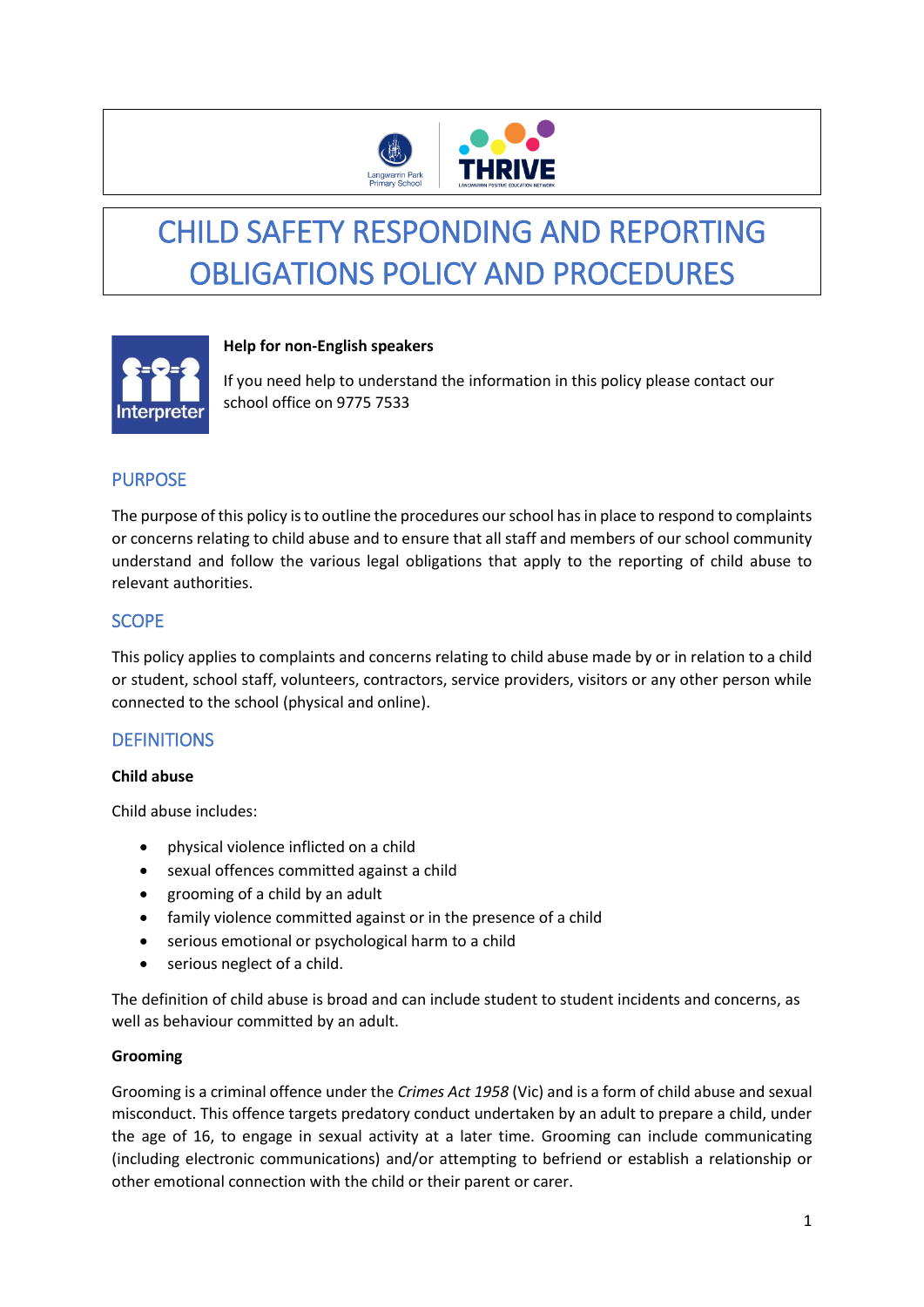### **School staff member**

For the purpose of this policy a school staff member includes a contractor engaged by the school or school council to perform child-related work.

## **POLICY**

Langwarrin Park Primary School understands the important role our school plays in protecting children from abuse. We have a range of policies and measures in place to prevent child abuse from occurring at our school or during school activities.

# **Information for students**

- All students should feel safe to speak to any staff member to raise any concerns about their safety or any other concerns that they have.
- If a student does not know who to approach at Langwarrin Park Primary School they should start with their class teacher, the Student Support Officer or a Principal Class Officer.
- Protect posters are around the school and in the student diaries. Child friendly language is used to describe who students can talk to if they have concerns.

# **Identifying child abuse**

To ensure we can respond in the best interests of students and children when complaints or concerns relating to child abuse are raised, all staff and relevant volunteers must:

- understand how to identify signs of child abuse and behavioural indicators of perpetrators for detailed information on identifying child abuse and behavioural indicators of perpetrators refer to [Identify child abuse.](https://www.education.vic.gov.au/school/teachers/health/childprotection/Pages/identify.aspx)
- understand their various legal obligations in relation to reporting child abuse to relevant authorities - for detailed information on the various legal obligations refer to Appendix A
- follow the below procedures for responding to complaints or concerns relating to child abuse, which ensure our school acts in the best interests of students and children and complies with both our legal and Department policy obligations.

At Langwarrin Park Primary School we recognise the diversity of the children, young people, and families at our school and take account of their individual needs and backgrounds when considering and responding to child safety incidents or concerns.

# **Procedures for responding to an incident, disclosure, allegation or suspicion of child abuse**

In responding to a child safety incident, disclosure, allegation or suspicion, Langwarrin Park Primary School will follow:

- th[e Four Critical Actions for Schools](https://www.education.vic.gov.au/Documents/about/programs/health/protect/FourCriticalActions_ChildAbuse.pdf) for complaints and concerns relating to all forms of child abuse
- the [Four Critical Actions: Student Sexual Offending](https://www.education.vic.gov.au/school/teachers/health/childprotection/Pages/stusexual.aspx) for complaints and concerns relating to student sexual offending
- our Student Wellbeing and Engagement Policy and Bullying Prevention Policy for complaints and concerns relating to student physical violence or other harmful student behaviours.

#### **School staff and volunteer responsibilities**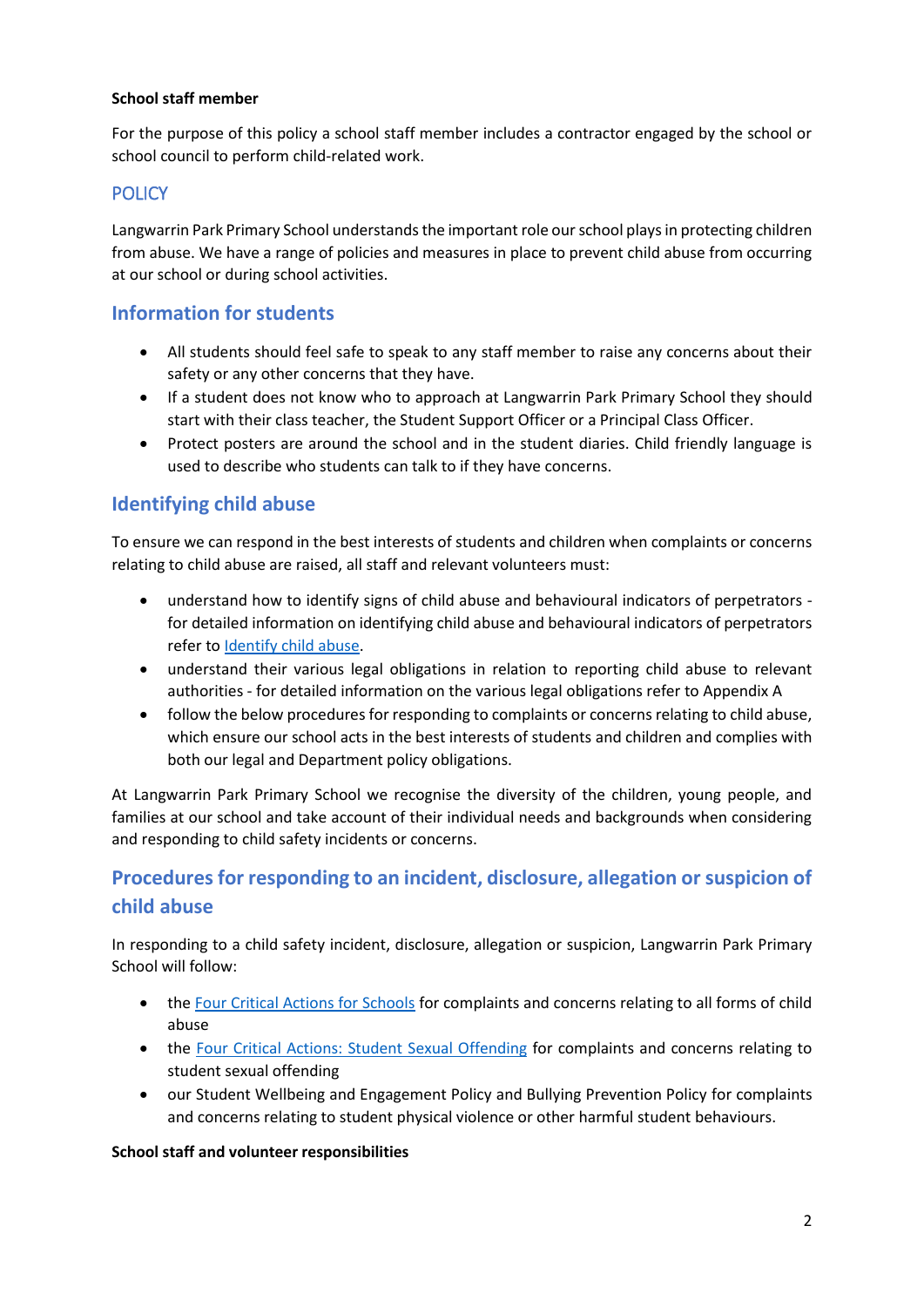### **1. Immediate action**

If a school staff member or volunteer witnesses an incident of child abuse, or reasonably believes, suspects or receives a disclosure or allegation that a child has been, or is at risk of being abused, they must:

- If a child is at immediate risk of harm, separate alleged victims and others involved, administer first aid (appropriate to their level of training) and call 000 for urgent medical or police assistance where required to respond to immediate health or safety concerns.
- Notify the Assistant Principal in charge of Wellbeing, or any other Principal Class Officer as soon as possible, who will ensure our school follows the steps in these procedures.

NOTE for staff and volunteers:

- if you are uncertain if an incident, disclosure, allegation or suspicion gives rise to a concern about child abuse you must always err on the side of caution and report the concern to the Assistant Principal in charge of Wellbeing, or any other Principal Class Officer, or the Student Support Officer
- If the Assistant Principal in charge of Wellbeing, is unavailable, any other Principal Class Officer will take on this role.
- If the concerns relates to the conduct of a Principal Class Officers notify the South Eastern Victoria regional office [where the person nominated above is the principal] who must then take on responsibility for ensuring our school follows these procedures.

Refer to Appendix B for guidance on how to respond to a disclosure of child abuse.

### **2. Reporting to authorities and referring to services**

As soon as immediate health and safety concerns are addressed, and relevant school staff have been informed, the Assistant Principal in charge of Wellbeing **must** report all incidents, suspicions and disclosures of child abuse as soon as possible.

The following steps will ensure our school complies with the four critical actions as well as additional actions required under the Child Safe Standards.

The Assistant Principal in charge of Wellbeing and/or Principal Class team must ensure:

- all relevant information is reported to the Department of Families, Fairness and Housing (DFFH) Child Protection, Victoria Police or relevant services where required
- the incident is reported to the Department's [eduSafe Plus portal](https://services.educationapps.vic.gov.au/edusafeplus) or the Incident Support and Operations Centre (1800 126 126) in accordance with the severity rating outlined in the [Managing and Reporting School Incidents Policy](https://www2.education.vic.gov.au/pal/reporting-and-managing-school-incidents-including-emergencies/policy)
- all [reportable conduct](https://www2.education.vic.gov.au/pal/reportable-conduct-scheme/policy) allegations or incidents are reported by the Principal to the Department's Employee Conduct Branch (03 7022 0005) – where a reportable conduct allegation is made against the Principal, the Regional Director must be informed who will then make a report to Employee Conduct Branch

NOTE: In circumstances where staff members are legally required to report child abuse to DFFH Child Protection or Victoria Police and they are unable to confirm that the information has been reported by another person at the school or the designated member of school staff does not agree that a report needs to be made, the staff member who has formed the reasonable belief must still contact DFFH Child Protection and Victoria Police to make the report.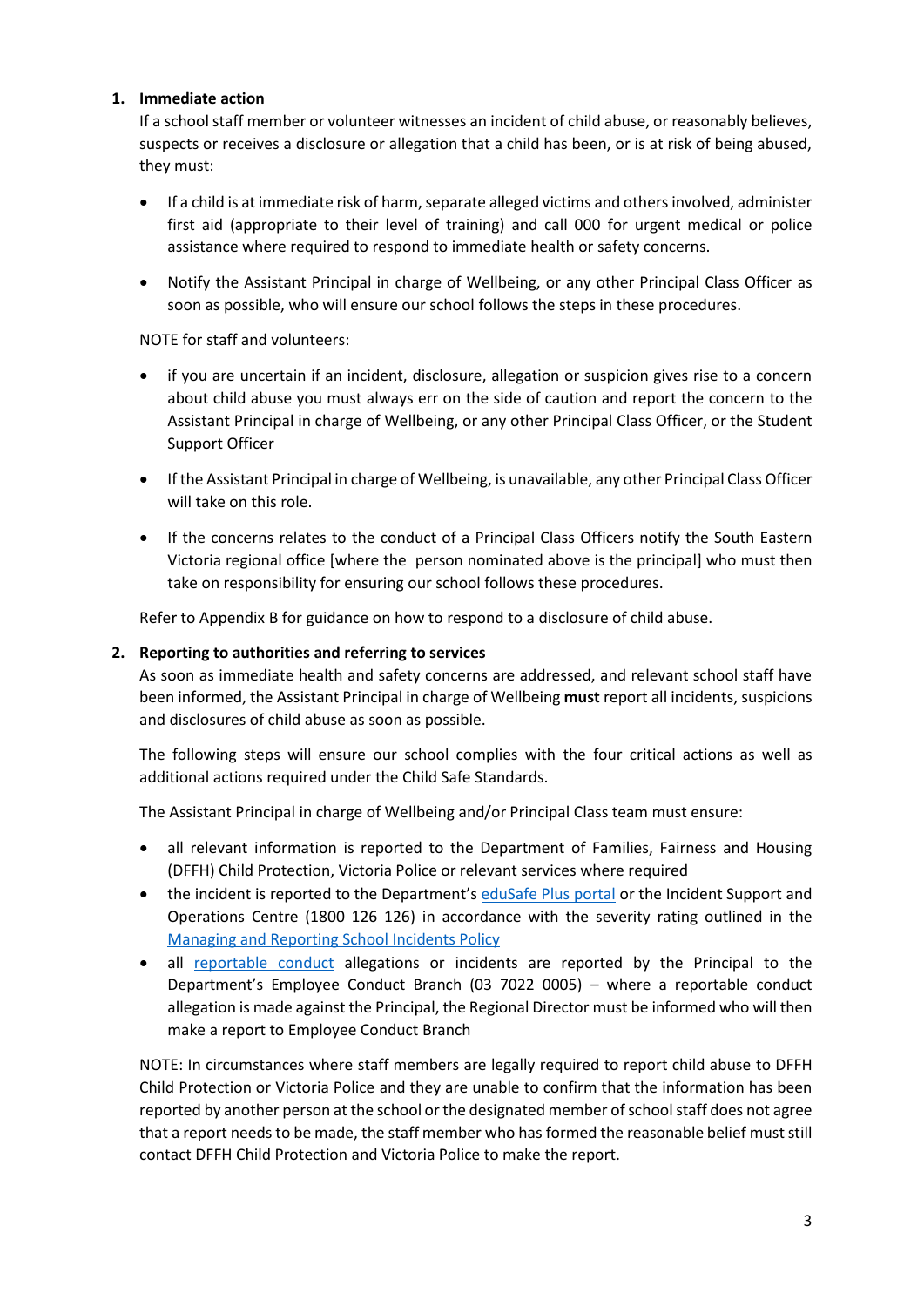If you believe that a child is not subject to abuse, but you still hold significant concerns for their wellbeing you must still act. This may include making a referral or seeking advice from Child FIRST or The Orange Door (in circumstances where the family are open to receiving support) DFFH Child Protection or Victoria Police.

### **3. Contacting parents or carers**

The Assistant Principal in charge of Wellbeing must ensure parents and carers are notified unless advised otherwise by DFFH Child Protection or Victoria Police, or there are other safety and wellbeing concerns in relation to informing parents/carers.

Principals may contact the Department of Education and Training Legal Division for advice on notifying parents and carers, and where relevant, the wider school community.

For further guidance, refer to [PROTECT Contacting parents and carers](https://www.education.vic.gov.au/school/teachers/health/childprotection/Pages/actionthree.aspx)

### **4. Ongoing protection and support**

The Assistant Principal in charge of Wellbeing and Principal Class Officers, must ensure appropriate steps are taken by the school to protect the child and other children from any continued risk of abuse. These steps must be taken in consultation with any relevant external agency or Department staff such as DFFH Child Protection, Victoria Police, Legal Division or Employee Conduct Branch. Ongoing protection will also include further reports to authorities if new information comes to light or further incidents occur.

Appropriate, culturally sensitive and ongoing support must be offered and provided to all affected students. Ongoing support will be based on any available advice from the Department, parents and carers, health practitioners, and other authorities (such as DFFH or Victoria Police) and may include referral to wellbeing professionals, development of a safety plan, student support group meetings, and, for student to student incidents, behaviour management and support measures.

#### **5. Recordkeeping**

The Assistant Principal in charge of Wellbeing will ensure that:

- detailed notes of the incident, disclosure, allegation or suspicion are taken [optional but recommended: using th[e Responding to Suspected Child Abuse: Template](https://www.education.vic.gov.au/Documents/about/programs/health/protect/PROTECT_Schoolstemplate.pdf) or the [Responding](https://www.education.vic.gov.au/Documents/about/programs/health/protect/SSO_ReportingTemplate.docx)  [to Student Sexual Offending: template\]](https://www.education.vic.gov.au/Documents/about/programs/health/protect/SSO_ReportingTemplate.docx) including, where possible, by the staff member or volunteer who reported the incident, disclosure, or suspicion to them
- detailed notes are taken of any immediate or ongoing action taken by the school to respond to the incident, disclosure, allegation or suspicion
- all notes and other records relating to the incident, disclosure, allegation or suspicion, including the schools immediate and ongoing actions, are stored securely in confidential files on Sentral.

### **For school visitors and school community members**

All community members aged 18 years or over have legal obligations relating to reporting child abuse – refer to Appendix A for detailed information.

Any person can make a report to DFFH Child Protection or Victoria Police if they believe on reasonable grounds that a child is in need of protection. For contact details, refer to the [Four Critical Actions.](https://www.education.vic.gov.au/Documents/about/programs/health/protect/FourCriticalActions_ChildAbuse.pdf)

Members of the community do not have to inform the school if they are making a disclosure to DFFH Child Protection or the Victoria Police. However, where a community member is concerned about the safety of a child or children at the school, the community member should report this concern to the principal so that appropriate steps to support the student can be taken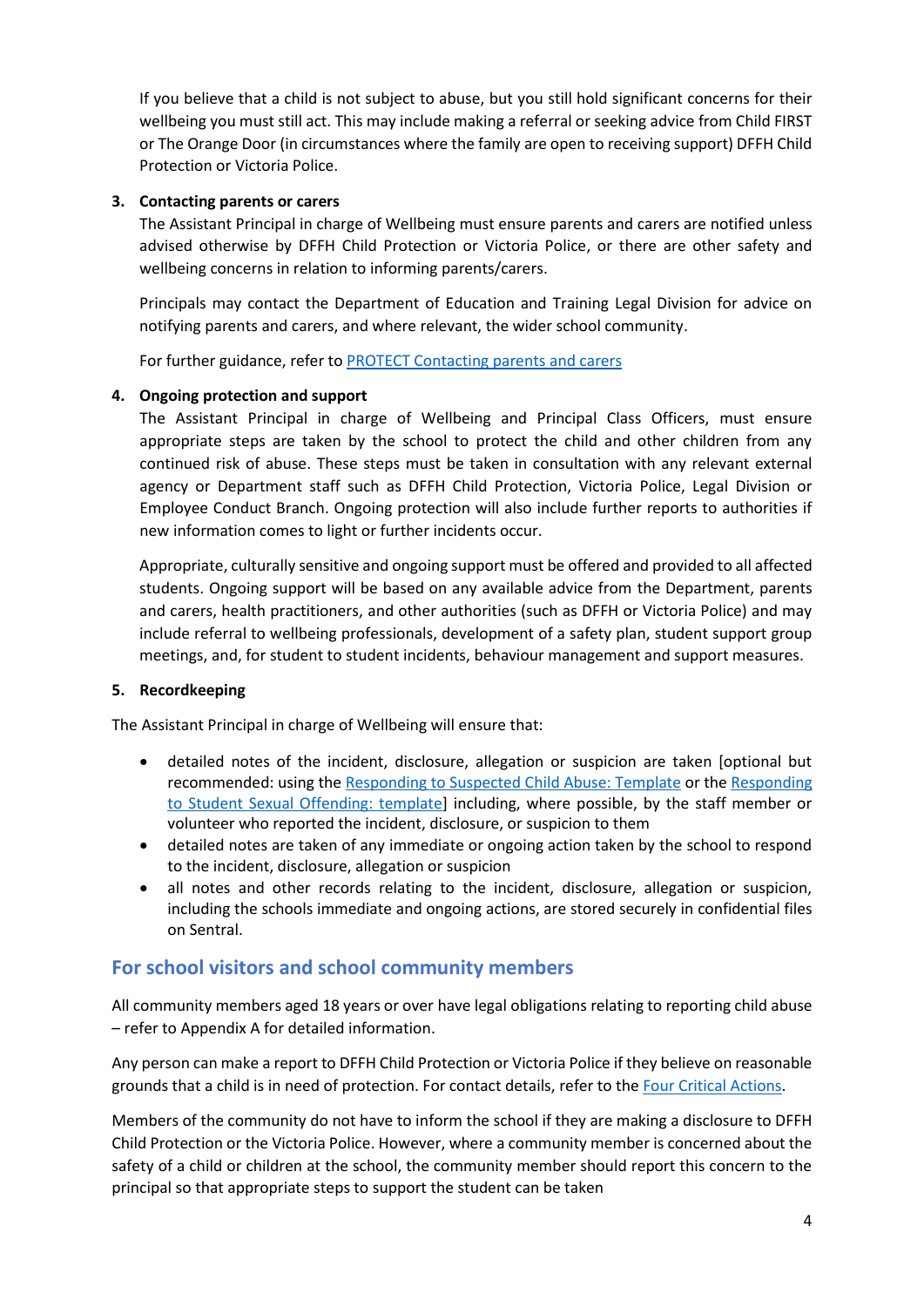# **Additional requirements for all staff**

All staff play an important role in supporting student safety and wellbeing and have a duty of care to take reasonable steps to prevent reasonably foreseeable harm to students.

Fulfilling the roles and responsibilities in the above procedure does not displace or discharge any other obligations that arise if a person reasonably believes that a child is at risk of child abuse. This means that if, after following the actions outlined in the procedure, a staff member reasonably believes that a child remains at risk of abuse, they must take the following steps:

- if they are concerned that the school has not taken reasonable steps to prevent or reduce the risk, raise these concerns with the principal in the first instance, and escalate to the regional office if they remain unsatisfied.
- report the matter to the relevant authorities where they are unable to confirm that the information has been reported by another staff member

Staff must refer to Appendix A for further information on their obligations relating to reporting to authorities.

### **COMMUNICATION**

This policy will be communicated to our school community in the following ways:

- Available publicly on our school's website (or insert other online parent, carer, student communication method)
- Included in staff induction processes and annual staff training
- Included in volunteer induction processes and training for relevant volunteers
- Included in staff handbook or manual
- Hard copy available from school administration upon request

### FURTHER INFORMATION AND RESOURCES

The following Department of Education and Training policies and guidance are relevant to this policy:

- [Child Safe Standards](https://www2.education.vic.gov.au/pal/child-safe-standards/policy)
- Protecting Children [Reporting and Other Legal Obligations](https://www2.education.vic.gov.au/pal/protecting-children/policy)
- [Managing and Reporting School Incidents](https://www2.education.vic.gov.au/pal/reporting-and-managing-school-incidents-including-emergencies/policy)
- [Reportable Conduct](https://www2.education.vic.gov.au/pal/reportable-conduct-scheme/policy)
- **•** [Restraint and Seclusion](https://www2.education.vic.gov.au/pal/restraint-seclusion/policy)
- **[Identify child abuse](https://www.education.vic.gov.au/school/teachers/health/childprotection/Pages/identify.aspx)**
- [Report child abuse in schools \(including four critical actions\)](https://www.education.vic.gov.au/school/teachers/health/childprotection/Pages/report.aspx)
- [Identify and respond to student sexual offending](https://www.education.vic.gov.au/school/teachers/health/childprotection/Pages/stusexual.aspx)

The following school policies are also relevant to this policy:

- Child Safety [and Wellbeing] Policy
- Child Safety Code of Conduct
- **•** Statement of Values and School Philosophy
- **•** Student Wellbeing and Engagement Policy
- Volunteer Policy
- Duty of Care Policy
- Inclusion and Diversity Policy

### POLICY REVIEW AND APPROVAL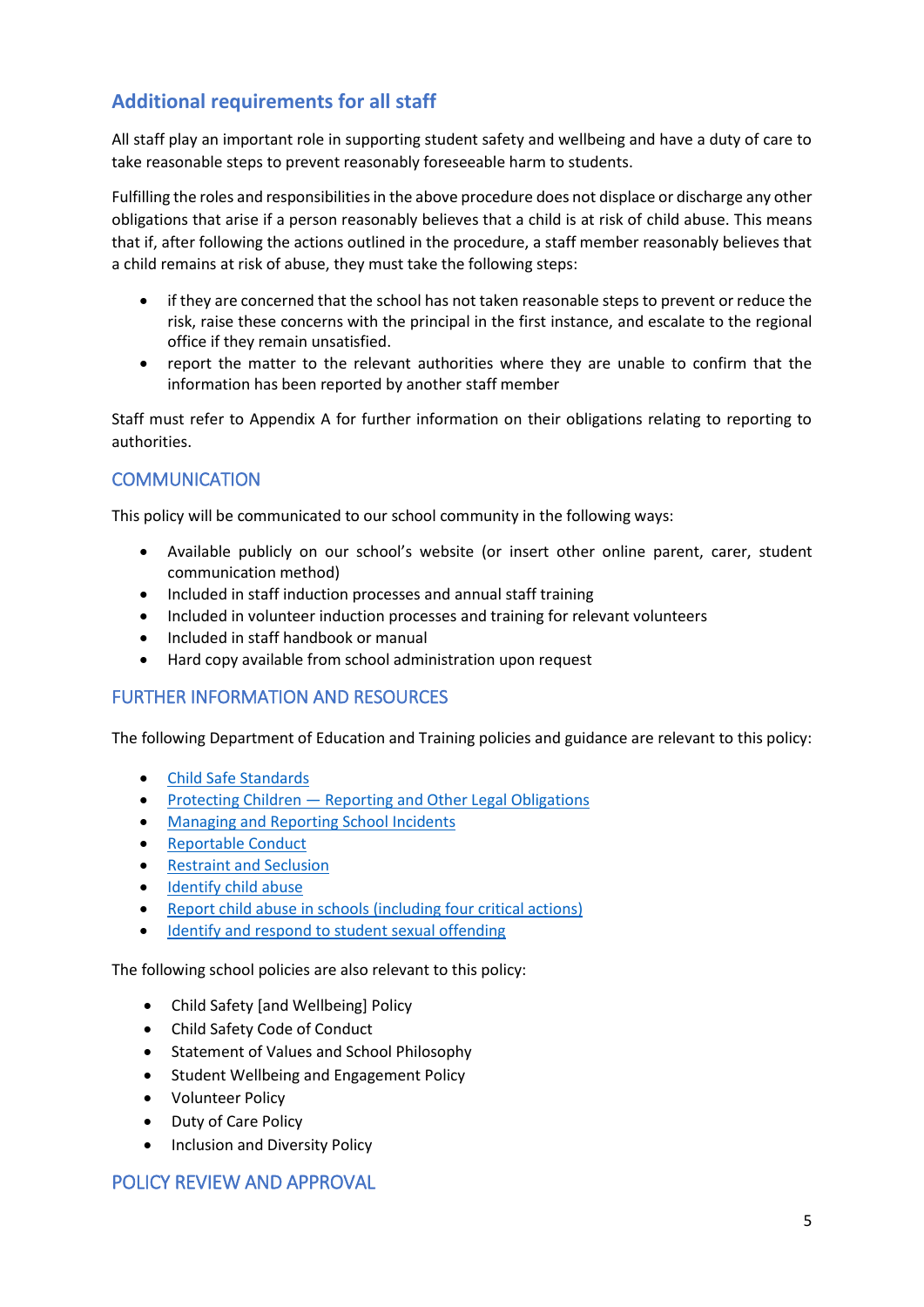| Policy last reviewed       | Term 2 2022                         |
|----------------------------|-------------------------------------|
|                            | 2022 School Council & Wellbeing PLT |
| Consultation               |                                     |
| Approved by                | Principal                           |
| Next scheduled review date | Term 2, 2024                        |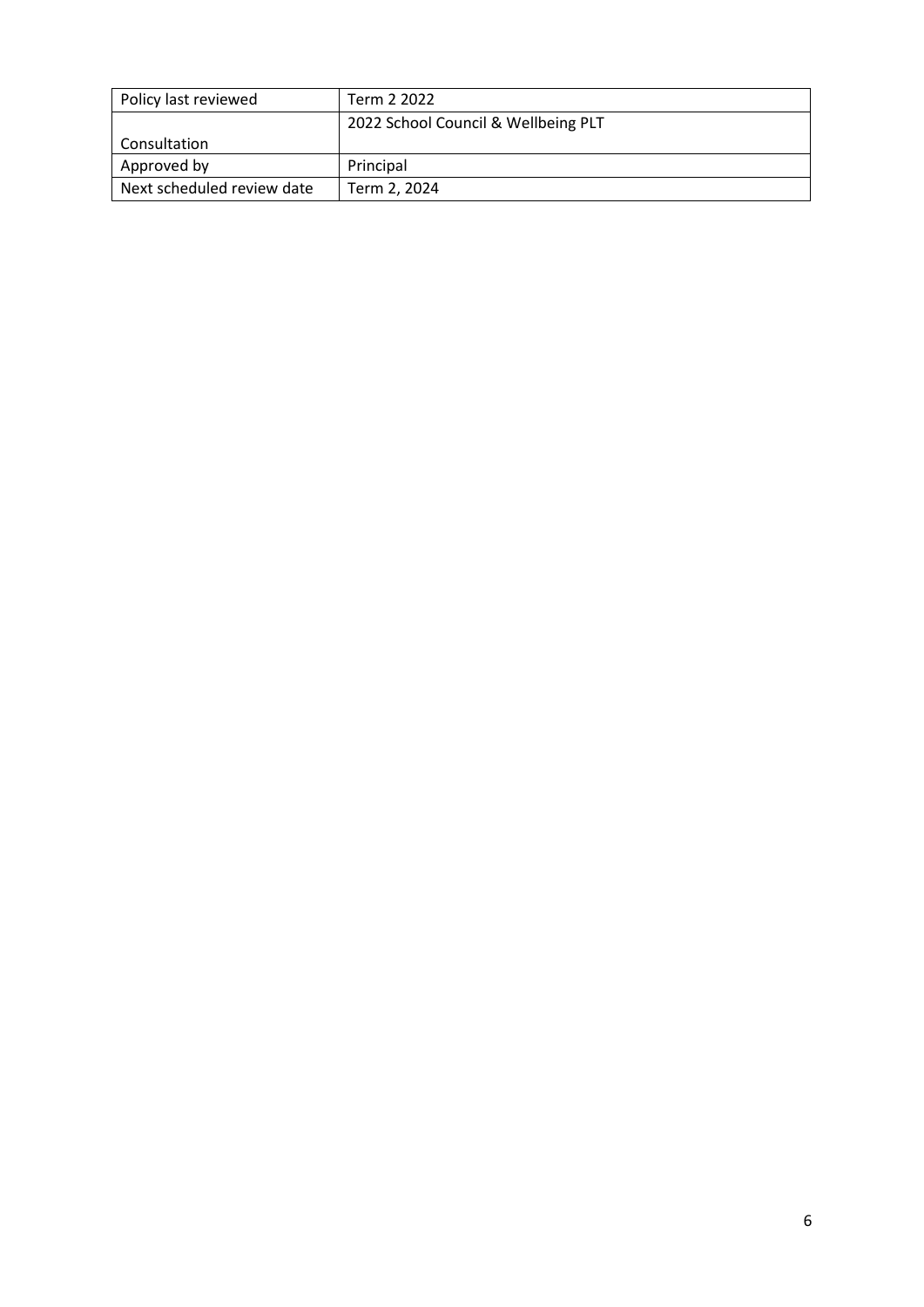# APPENDIX A

# LEGAL OBLIGATONS RELATING TO REPORTING CHILD ABUSE

The following information outlines the various legal obligations relating to the reporting of child abuse to relevant authorities.

It is important to note that the procedures outlined in the above policy ensure compliance with the below reporting obligations, and also include additional steps to ensure compliance with Department policy and our school's duty of care obligations.

### **Mandatory reporting to Department of Families, Fairness and Housing (DFFH) Child Protection**

The following individuals are mandatory reporters under the *Children, Youth and Families Act 2005* (Vic):

- registered teachers and early childhood teachers (including principals and school staff who have been granted permission to teach by the VIT)
- school counsellors including staff who provide direct support to students for mental, emotional or psychological wellbeing, including (but not limited to) school health and wellbeing staff, primary welfare coordinators, student wellbeing coordinators, mental health practitioners, chaplains, and Student Support Services staff
- nurses
- registered psychologists
- police officers
- registered medical practitioners
- out of home care workers (excluding voluntary foster and kinship carers)
- early childhood workers
- youth justice workers
- people in religious ministry
- midwives

All mandatory reporters must make a report to the Department of Families, Fairness and Housing (DFFH) Child Protection as soon as practicable if, during the course of carrying out their professional roles and responsibilities, they form a belief on reasonable grounds that:

- a child has suffered, or is likely to suffer, significant harm as a result of physical abuse and/ or sexual abuse; and
- the child's parents or carers have not protected, or are unlikely to protect, the child from harm of that type.

A mandatory reporter who fails to comply with this legal obligation may be committing a criminal offence. It is important for all staff at Langwarrin Park Primary School to be aware that they are legally obliged to make a mandatory report on each occasion that they form a reasonable belief that a child is in need of protection and they must make a mandatory report even if the principal or any other mandatory reporter does not share their belief that a report is necessary.

If charged with not making a mandatory report, it may be a defence for the person charged to prove that they honestly and reasonably believed that all of the reasonable grounds for their belief had been the subject of a report to child protection made by another person.

The identity of a person who reports any protective concerns to DFFH Child Protection is protected by law. It is an offence for a person, other than the person who made the report, to disclose the name of the person who made a report or any information that is likely to lead to their identification.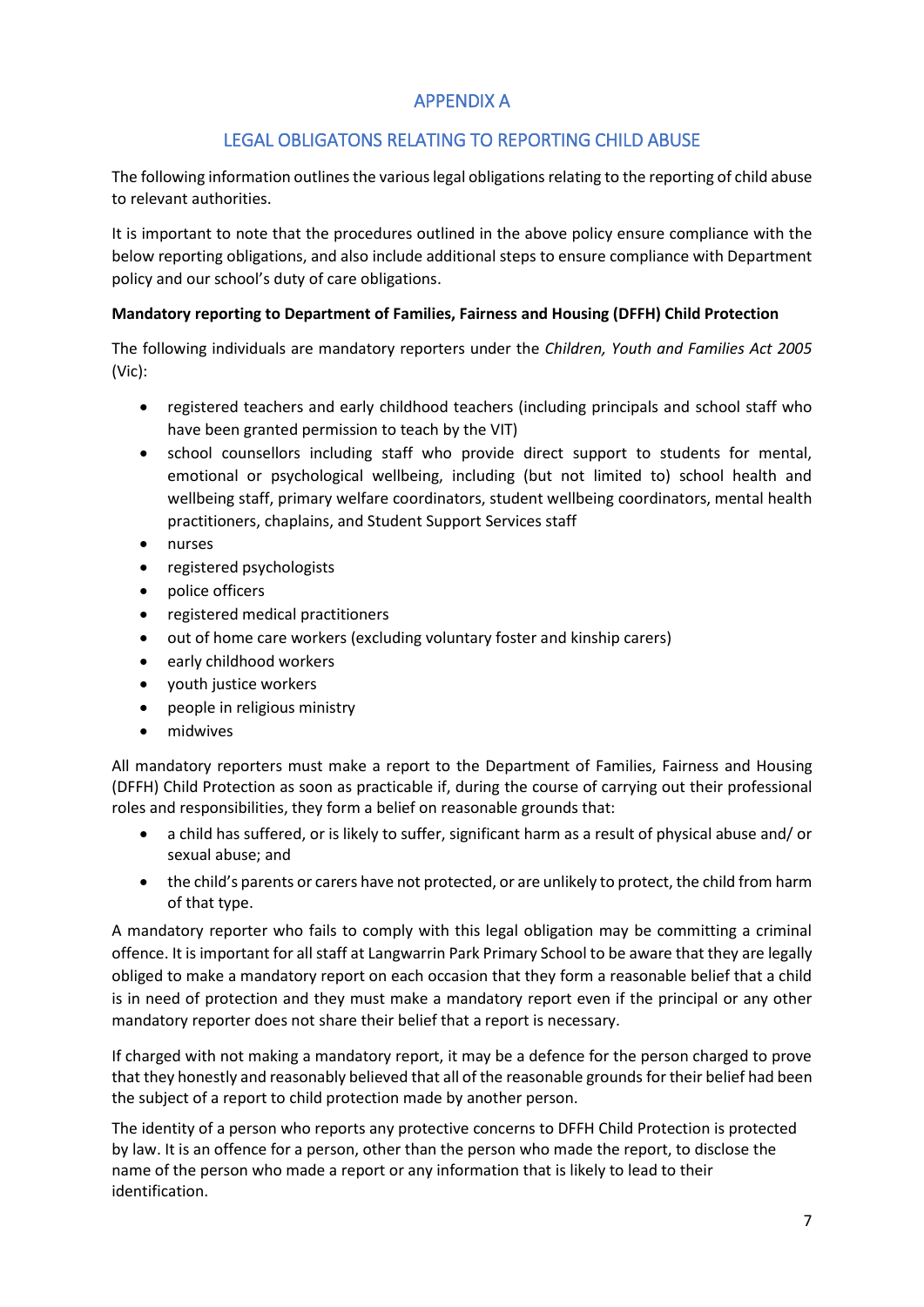At our school, all mandated school staff must undertake the *Mandatory Reporting and Other Obligations eLearning Module* annually. We also encourage all other staff to undertake this module, even where they are not mandatory reporters].

The policy of the Department of Education and Training (DET) requires **all staff** who form a reasonable belief that a child is in need of protection to discuss their concerns with the school leadership team and to report their concerns to DFFH and in some circumstances to Victoria Police, or to ensure that all the information relevant to the report has been made by another school staff member.

Any person can make a report to DFFH Child Protection (131 278 – 24 hour service) if they believe on reasonable grounds that a child is in need of protection even if they are not a mandatory reporter listed above.

### Reporting student wellbeing concerns to Child FIRST/Orange Door

At Langwarrin Park Primary School we also encourage staff to make a referral to Child FIRST/Orange Door when they have significant concern for a child's wellbeing. For more information about making a referral to Child FIRST/Child FIRST see the Policy and Advisory Library: [Protecting Children](https://www2.education.vic.gov.au/pal/protecting-children/policy) – [Reporting and Other Legal Obligations](https://www2.education.vic.gov.au/pal/protecting-children/policy).

### Reportable Conduct

The Reportable Conduct Scheme is focussed on worker and volunteer conduct and how organisations investigate and respond to suspected child abuse. The scheme aims to improve organisational responses to suspected child abuse and to facilitate the identification of individuals who pose a risk of harm to children.

There are five types of 'reportable conduct' listed in the *Child Wellbeing and Safety Act 2005:*

- sexual offences against, with or in the presence of, a child
- sexual misconduct (which includes grooming) against, with or in the presence of, a child
- physical violence against, with or in the presence of, a child
- behaviour that causes significant emotional or psychological harm to a child
- significant neglect of a child.

A reportable conduct allegation is made where a person makes an allegation, based on a reasonable belief, that a worker or volunteer has committed reportable conduct or misconduct that *may* involve reportable conduct.

If school staff or volunteers become aware of reportable conduct by any current or former employee, contractor or volunteer, they must notify the school principal immediately. If the allegation relates to the principal, they must notify the Regional Director.

The principal or regional director must notify the Department's Employee Conduct Branch of any reportable conduct allegations involving current or former employees of the school (including Department, allied health, casual and school council employees), contractors and volunteers (including parent volunteers).

Employee Conduct Branch: 03 7022 0005 o[r employee.conduct@education.vic.gov.au](mailto:employee.conduct@education.vic.gov.au)

The Department's Secretary, through the Manager, Employee Conduct Branch, has a legal obligation to inform the Commission for Children and Young People when an allegation of reportable conduct is made.

For more information about reportable conduct see the Department's *Policy and Advisory Library*: [Reportable Conduct](https://www2.education.vic.gov.au/pal/reportable-conduct-scheme/policy) and the Commission for Children and Young People's [website.](https://ccyp.vic.gov.au/reportable-conduct-scheme/)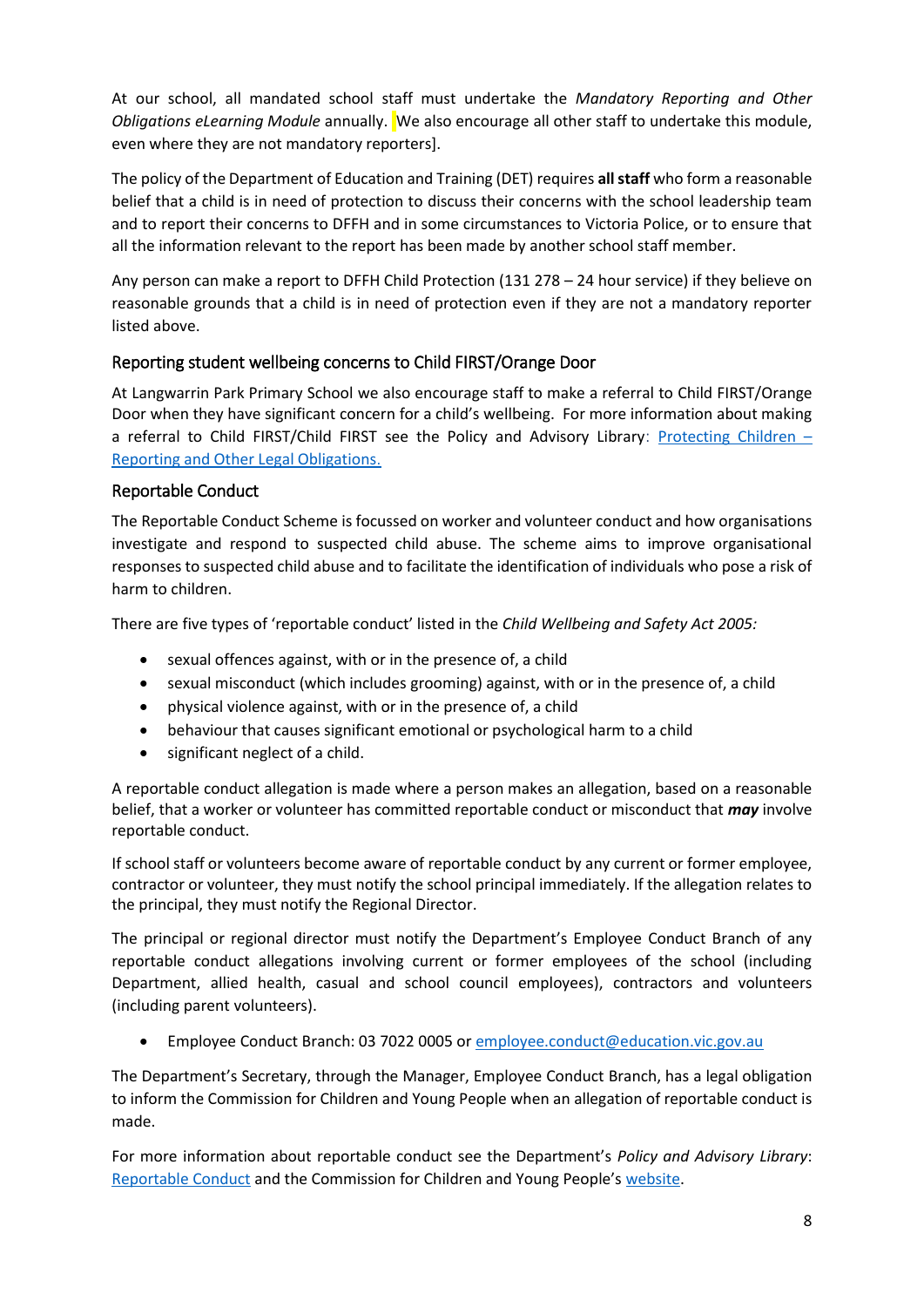### Failure to disclose offence

Reporting child sexual abuse is a community-wide responsibility. All adults (ie persons aged 18 years and over), not just professionals who work with children, have a legal obligation to report to Victoria Police, as soon as practicable, where they form a 'reasonable belief' that a sexual offence has been committed by an adult against a child under the age of 16 in Victoria.

Failure to disclose information to Victoria Police (by calling 000, local police station or the Police Assistance Line 131 444) as soon as practicable may amount to a criminal offence unless a person has a 'reasonable excuse' or exemption from doing so.

"Reasonable belief" is not the same as having proof. A 'reasonable belief' is formed if a reasonable person in the same position would have formed the belief on the same grounds.

For example, a 'reasonable belief' might be formed when:

- a child states that they have been sexually abused
- a child states that they know someone who has been sexually abused (sometimes the child may be talking about themselves)
- someone who knows a child states that the child has been sexually abused
- professional observations of the child's behaviour or development leads a mandated professional to form a belief that the child has been sexually abused
- signs of sexual abuse leads to a belief that the child has been sexually abused.

"Reasonable excuse" is defined by law and includes:

- fear for the safety of any person including yourself or the potential victim (but not including the alleged perpetrator or an organisation)
- where the information has already been disclosed to Victoria Police and you have no further information to add (for example, through a mandatory report to DFFH Child Protection or a report to Victoria Police from another member of school staff).

### Failure to protect offence

This reporting obligation applies to school staff in a position of authority. This can include principals, assistant principals and campus principals. Any staff member in a position of authority who becomes aware that an adult associated with their school (such as an employee, contractor, volunteer or visitor) poses a risk of sexual abuse to a child under the age of 16 under their care, authority or supervision, must take all reasonable steps to remove or reduce that risk.

This may include removing the adult (ie persons aged 18 years and over) from working with children pending an investigation and reporting your concerns to Victoria Police.

If a school staff member in a position of authority fails to take reasonable steps in these circumstances, this may amount to a criminal offence.

### **Further information**

For more information about the offences and reporting obligations outlined in this fact sheet refer to: Protecting Children — [Reporting and Other Legal Obligations.](https://www2.education.vic.gov.au/pal/protecting-children/policy)